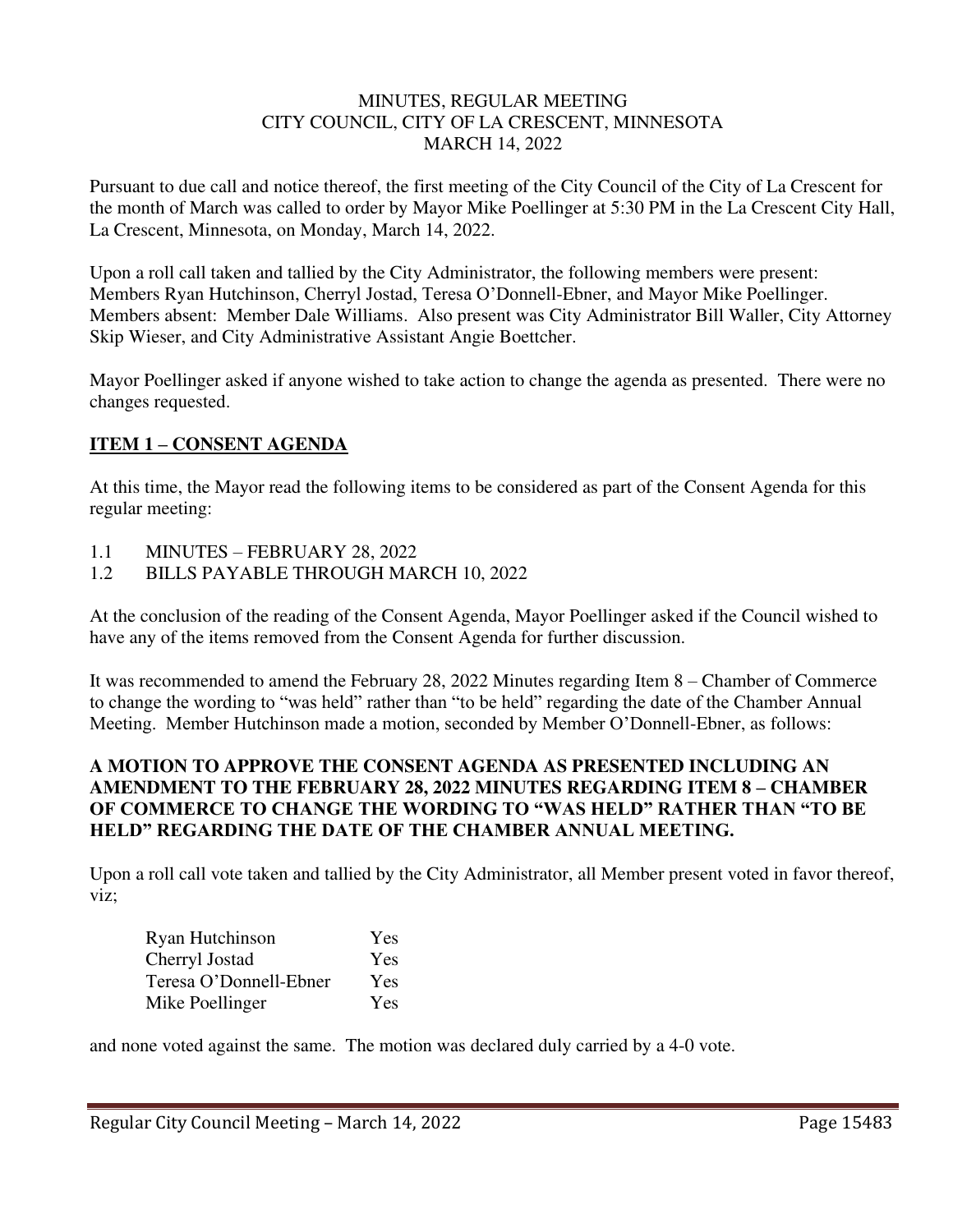# **ITEM 2.0 - PUBLIC HEARING – CAPITAL IMPROVEMENT PLAN PUBLIC HEARING**

At 5:30 pm the City Council held a public hearing regarding the City's intention to issue general obligation capital improvement plan bonds and the proposal to adopt a capital improvement plan. Tammy Omdal from Northland Securities reviewed with City Council via Zoom the updated Five-year Capital Improvement Plan. The Five-year Capital Improvement Plan would reimburse the City for the costs associated with the City's purchase of the property at 332 South 1<sup>st</sup> Street. The City purchased this property in 2021. The Plan would also provide funds for the City to potentially purchase the property at 328 South 1<sup>st</sup> Street. City Council reviewed the resolution giving preliminary approval to the issuance of general obligation capital improvement bonds and adopting the 2022-2026 capital improvement plan as presented. There were no questions from City Council. It was recommended to City Council to adopt this Resolution. It was recommended by a City Council Member to amend the Capital Improvement Plan to read from 10 to 20 years.

Mayor Poellinger opened the meeting for public comment. There were no public comments. Mayor Poellinger closed the public hearing. Following discussion, Member O'Donnell-Ebner introduced the following resolution with amendment to include the Capital Improvement Plan read from 10 to 20 years and moved its passage and adoption:

### **RESOLUTION NO. 03-22-09**

## **RESOLUTION GIVING PRELIMINARY APPROVAL TO THE ISSUANCE OF GENERAL OBLIGATION CAPITAL IMPROVEMENT PLAN BONDS IN AN AMOUNT NOT TO EXCEED \$500,000 AND ADOPTING THE CITY OF LA CRESCENT, MINNESOTA, CAPITAL IMPROVEMENT PLAN FOR THE YEARS 2022 – 2026**

1. WHEREAS, the City Council of the City of La Crescent, Minnesota (the "City") proposes to issue its general obligation capital improvement plan bonds (the "Bonds") and adopt the City of La Crescent, Minnesota, Capital Improvement Plan for the years 2022 through 2026 (the "Plan"); and

2. WHEREAS, the City has caused notice of the public hearing on the intention to issue the Bonds and on the proposed adoption of the Plan to be published pursuant to and in accordance with Minnesota Statutes, Section 475.521; and

3. WHEREAS, a public hearing on the intention to issue the Bonds and on the proposed Plan has been held on this date, following published notice of the public hearing as required by law; and

4. WHEREAS, in approving the Plan, the City Council considered for each project and for the overall Plan:

- (a) The condition of the City's existing infrastructure, including the projected need for repair and replacement;
- (b) The likely demand for the improvement;
- (c) The estimated cost of the improvement;
- (d) The available public resources;
- (e) The level of overlapping debt in the City;
- (f) The relative benefits and costs of alternative uses of the funds;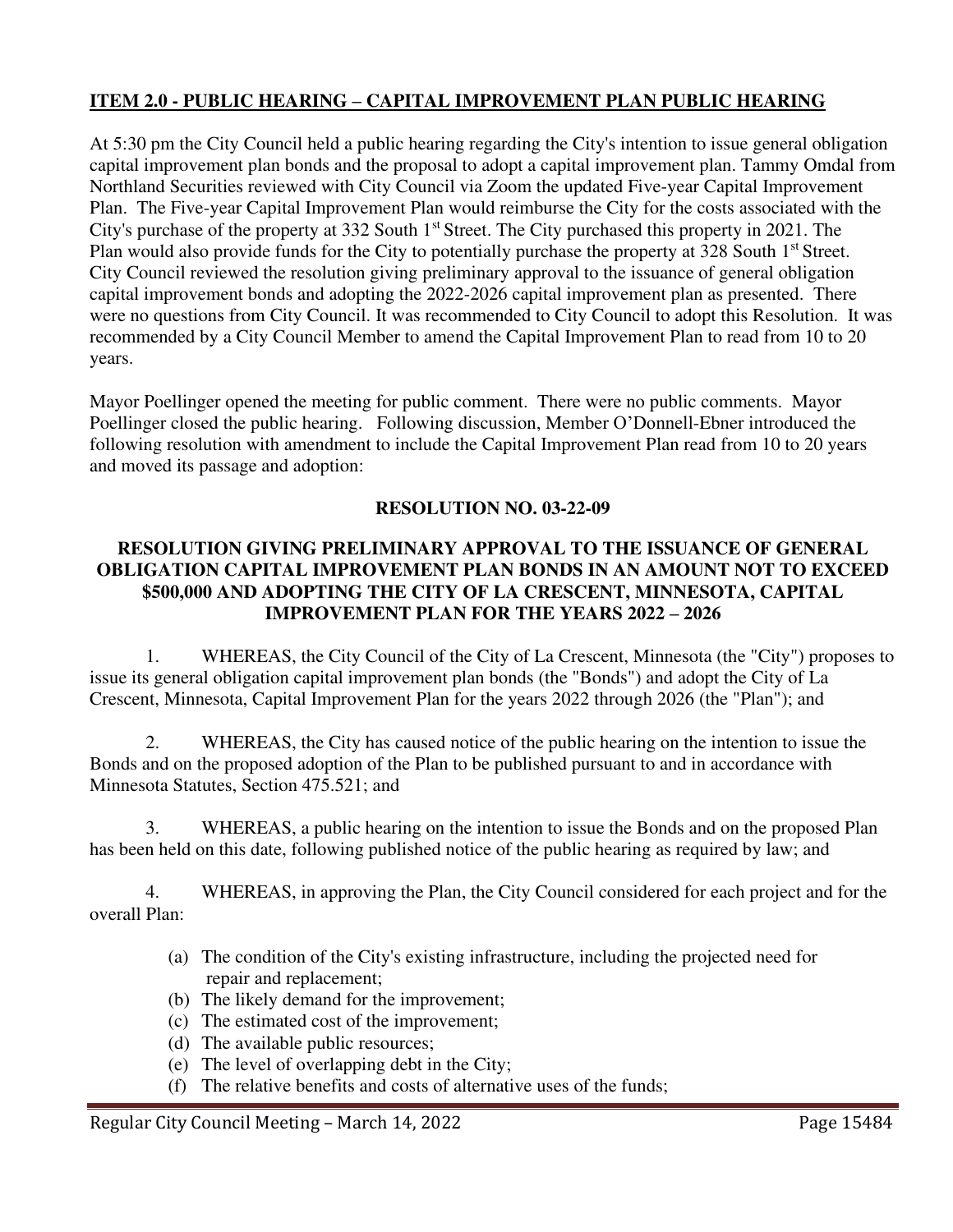- (g) Operating costs of the proposed improvements; and
- (h) Alternatives for providing services more efficiently through shared facilities with other local governmental units; and

5. WHEREAS, the City Council has determined that the issuance of general obligation capital improvement plan bonds in the aggregate principal amount of up to \$500,000 is the best way to finance the capital improvements identified in the Plan.

NOW, THEREFORE, BE IT RESOLVED by the City Council of the City of La Crescent, Minnesota, that the City hereby adopts the Plan and authorizes the issuance of up to \$500,000 aggregate principal amount of general obligation capital improvement plan bonds.

ADOPTED this 14<sup>th</sup> day of March, 2022.

SIGNED:

 $\overline{\phantom{a}}$  , and the contract of the contract of the contract of the contract of the contract of the contract of the contract of the contract of the contract of the contract of the contract of the contract of the contrac Mayor

ATTEST:

City Administrator

\_\_\_\_\_\_\_\_\_\_\_\_\_\_\_\_\_\_\_\_\_\_\_\_\_\_\_\_\_

The foregoing motion was duly seconded by Member Hutchinson and upon a roll call vote taken and tallied by the City Administrator, the following Members voted in favor thereof, viz;

| Ryan Hutchinson        | Yes |
|------------------------|-----|
| Cherryl Jostad         | Yes |
| Teresa O'Donnell-Ebner | Yes |
| Mike Poellinger        | Yes |

and none voted against the same. The motion was declared duly carried by a 4-0 vote and the resolution duly passed and adopted.

City Council reconvened with the schedule of the Regular City Council Meeting.

# **ITEM 3.1 – REVIEW OF FINANCE PLAN AND TRIGGER RESOLUTION**

Tammy Omdal from Northland Securities reviewed with City Council via Zoom the Finance Plan for the City's proposed 2022 bond issue. City Council also reviewed a draft list of the items that are proposed to be included in the capital equipment certificate portion of the bond issue. As proposed, the 2022 bond issue will include funds for the costs of the 2021 and 2022 street reconstruction projects. These streets are included in the City's Street Reconstruction Plan. The 2022 bond issue will also be used for the purchase of capital equipment that would be included in a capital equipment certificate. The final portion of the 2022 bond issue may include the cost for land acquisition that is included in the draft of the Five-year Capital Improvement Plan. It was recommended to City Council to adopt the resolution approving the issuance of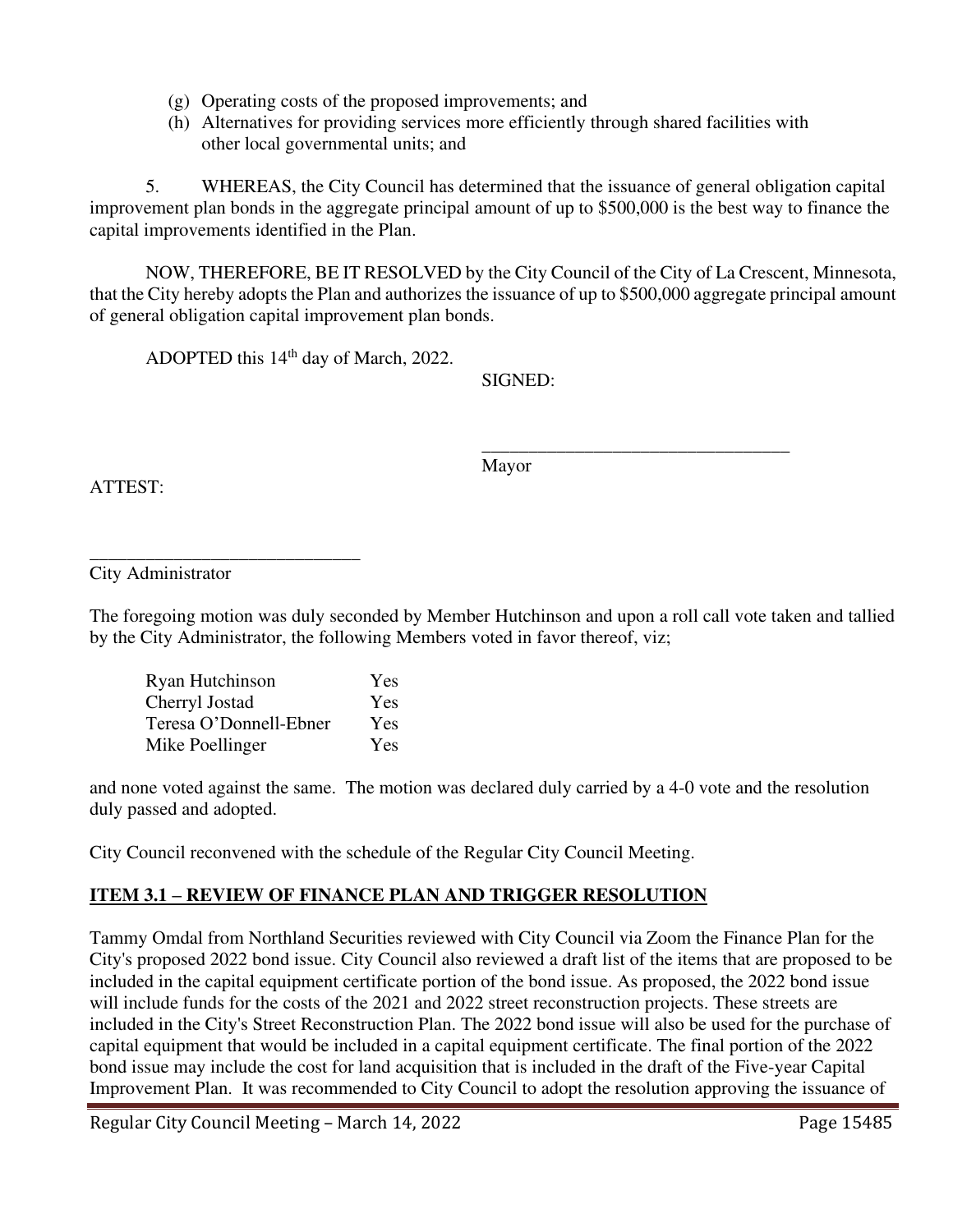the 2022 A General Obligation Bonds as presented. Following discussion, Member Hutchinson introduced the following resolution and moved its passage and adoption:

#### **RESOLUTION NO. 03-22-10**

#### **RESOLUTION APPROVING THE ISSUANCE OF GENERAL OBLIGATION BONDS, SERIES 2022A**

BE IT RESOLVED by the City Council of the City of La Crescent, Minnesota (herein, the "City"), as follows:

- 1. The City Council hereby finds and declares that it is necessary and expedient for the City to sell and issue its fully registered general obligation bonds in the total aggregate principal amount not to exceed \$2,500,000 (herein, the "Bonds"). The proceeds of the Bonds will be used to purchase equipment, finance various street reconstruction projects, and acquire land pursuant to adopted Capital Improvement Plan for municipal facilities, and the costs of issuing the Bonds.
- 2. The City Council desires to proceed with the sale of the Bonds by direct negotiation with Northland Securities, Inc. (herein, "NSI"). NSI will purchase the Bonds in an arm's-length commercial transaction with the City.
- 3. The Mayor and City Administrator are hereby authorized to approve the sale of the Bonds in an aggregate principal amount not to exceed \$2,500,000 and to execute a bond purchase agreement for the purchase of the Bonds with NSI, provided the true interest cost is less than 3.00%.
- 4. Upon approval of the sale of the Bonds by the Mayor and the City Administrator the City Council will take action at its next regularly scheduled or special meeting thereafter to adopt the necessary approving resolutions as prepared by the City's bond counsel.
- 5. NSI is authorized to prepare an Official Statement related to the sale of the Bonds.

 $\overline{\phantom{a}}$  , and the contract of the contract of the contract of the contract of the contract of the contract of the contract of the contract of the contract of the contract of the contract of the contract of the contrac

6. If the Mayor and the City Administrator have not approved the sale of the bonds to NSI and executed the related bond purchase agreement by September 30, 2022, this resolution shall expire.

ADOPTED this 14<sup>th</sup> day of March, 2022.

SIGNED:

ATTEST:

Mayor

City Administrator

\_\_\_\_\_\_\_\_\_\_\_\_\_\_\_\_\_\_\_\_\_\_\_\_\_\_\_\_\_

Regular City Council Meeting – March 14, 2022 Page 15486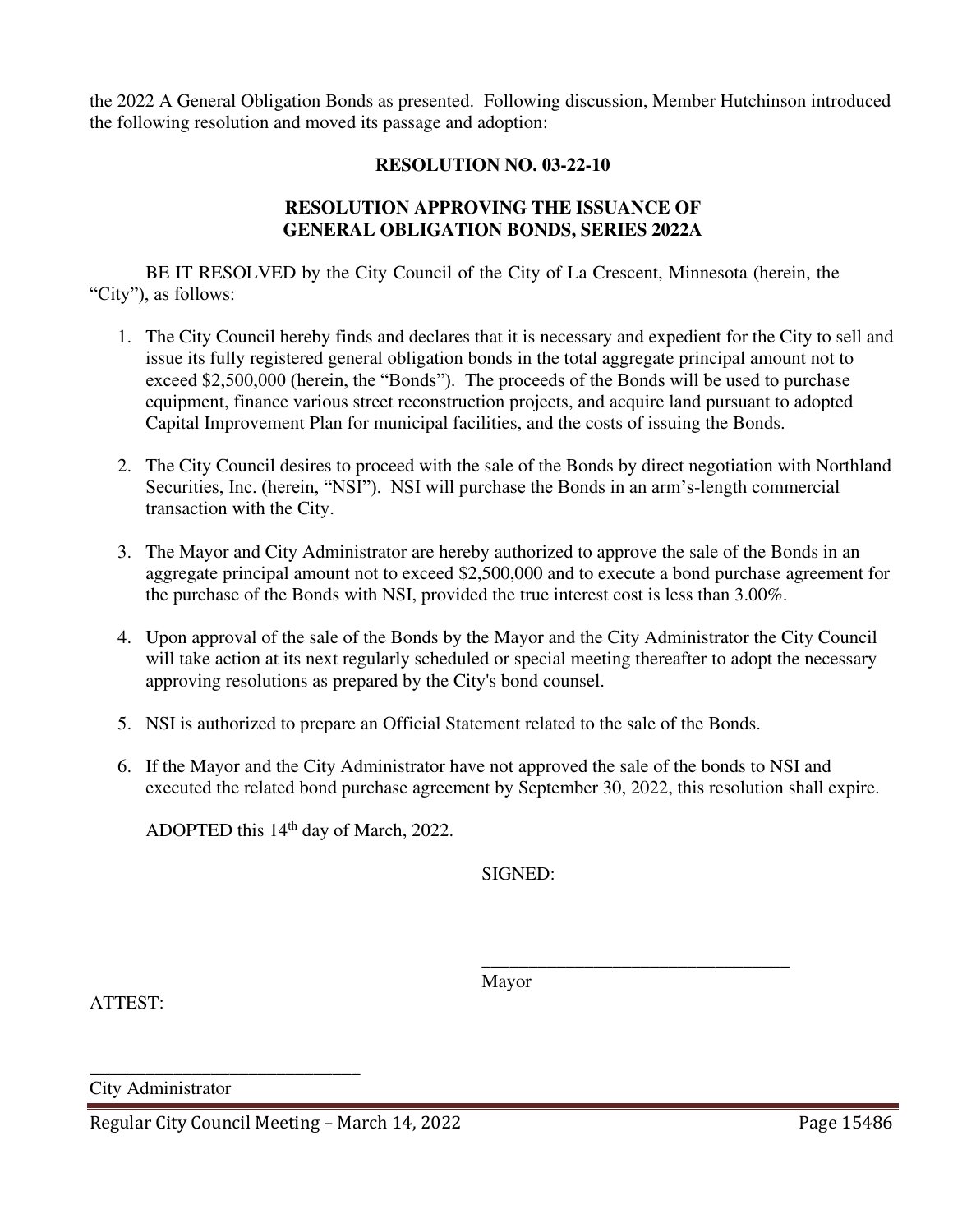The foregoing motion was duly seconded by Member Jostad and upon a roll call vote taken and tallied by the City Administrator, all Members present voted in favor thereof, viz;

| Ryan Hutchinson        | Yes |
|------------------------|-----|
| Cherryl Jostad         | Yes |
| Teresa O'Donnell-Ebner | Yes |
| Mike Poellinger        | Yes |

and none voted against the same. The motion was declared duly carried by a 4-0 vote and the resolution duly passed and adopted.

# **ITEM 3.2 – PRECINCT RESOLUTION**

City Administrative Assistant Boettcher reviewed with City Council Resolutions reestablishing precincts and polling places for both Houston County and Winona County. There are not any changes in the City's current districts. However, all precincts in the State, whether in a city or township, must be reestablished by March 29, 2022. These established precinct boundaries become effective on the date of the 2022 primary, August 9th. (M.S. 204B.14, Subd. 3). Even though the City completed the Polling Place Designation Resolution at year end, these new Resolutions are needed to fulfill the necessary statutory requirements. It was recommended to City Council to approve the Resolutions for each Houston County and Winona County. Following discussion, Member Jostad introduced the following resolution and moved its passage and adoption:

# **RESOLUTION NO. 03-22-11**

# **RESOLUTION REESTABLISHING PRECINCTS AND POLLING PLACES HOUSTON COUNTY**

**WHEREAS,** the legislature of the State of Minnesota has been redistricted; and

**WHEREAS,** Minnesota Statute Section 204B.14, Subd. 3 requires that precinct boundaries must be reestablished within 60 days of when the legislature has been redistricted or at least 19 weeks before the state primary election, whichever comes first.

**NOW, THEREFORE BE IT RESOLVED** that the City Council for City of La Crescent, Houston County, Minnesota hereby reestablished the boundaries of the voting precincts and polling places as follows:

**La Crescent City Precincts – P1, P2 and P3 - current boundaries left as is.** 

**Designated Polling Place for State and Federal Elections for Precinct 1: La Crescent Community Building at 336 S. 1st Street, La Crescent MN 55947 in Houston County.** 

**Designated Polling Place for State and Federal Elections for Precinct 2: La Crescent Ice Arena at 520 S. 14th Street, La Crescent MN 55947 in Houston County.**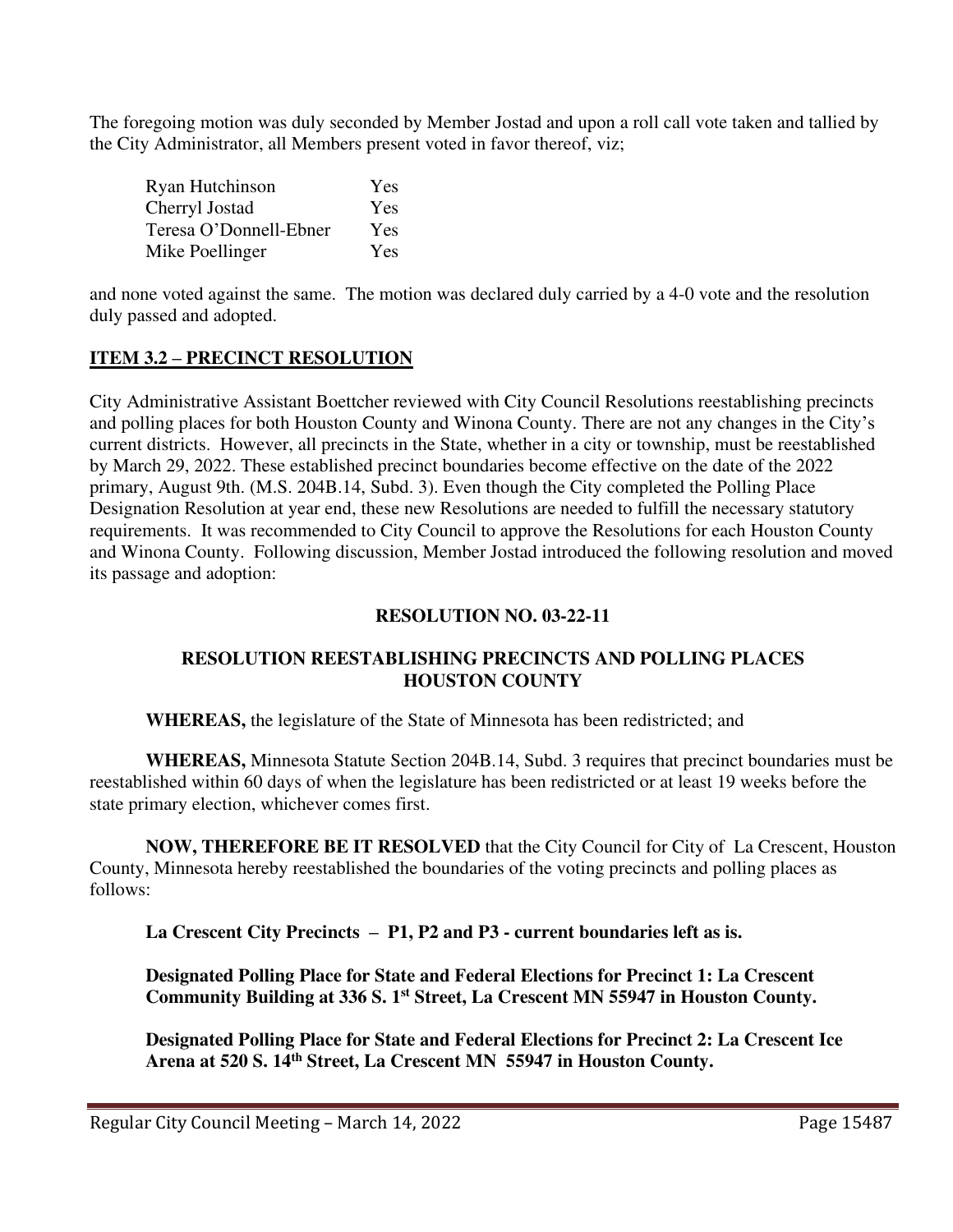#### **Designated Polling Place for State and Federal Elections for Precinct 3: La Crescent Ice Arena at 520 S. 14th Street, La Crescent MN 55947 in Houston County.**

Attached to this resolution, for illustrative purposes, is a map showing said precinct.

Adopted by the La Crescent City Council, Houston County, Minnesota this 14<sup>th</sup> day of March, 2022.

 $\overline{\phantom{a}}$  , and the contract of the contract of the contract of the contract of the contract of the contract of the contract of the contract of the contract of the contract of the contract of the contract of the contrac

SIGNED:

ATTEST:

Mayor

\_\_\_\_\_\_\_\_\_\_\_\_\_\_\_\_\_\_\_\_\_\_\_\_\_\_\_\_\_ City Administrator

The foregoing motion was duly seconded by Member O'Donnell-Ebner and upon a roll call vote taken and tallied by the City Administrator, all Members present voted in favor thereof, viz;

| Ryan Hutchinson        | <b>Yes</b> |
|------------------------|------------|
| Cherryl Jostad         | Yes        |
| Teresa O'Donnell-Ebner | Yes        |
| Mike Poellinger        | Yes        |

and none voted against the same. The motion was declared duly carried by a 4-0 vote and the resolution duly passed and adopted.

Following discussion, Member Jostad introduced the following resolution and moved its passage and adoption:

# **RESOLUTION NO. 03-22-12**

### **RESOLUTION REESTABLISHING PRECINCTS AND POLLING PLACES WINONA COUNTY**

**WHEREAS**, the legislature of the State of Minnesota has been redistricted; and

**WHEREAS**, Minnesota Statute Section 204B.14, Subd. 3 (d) requires that precinct boundaries must be reestablished within 60 days of when the legislature has been redistricted or at least 19 weeks before the state primary election, whichever comes first.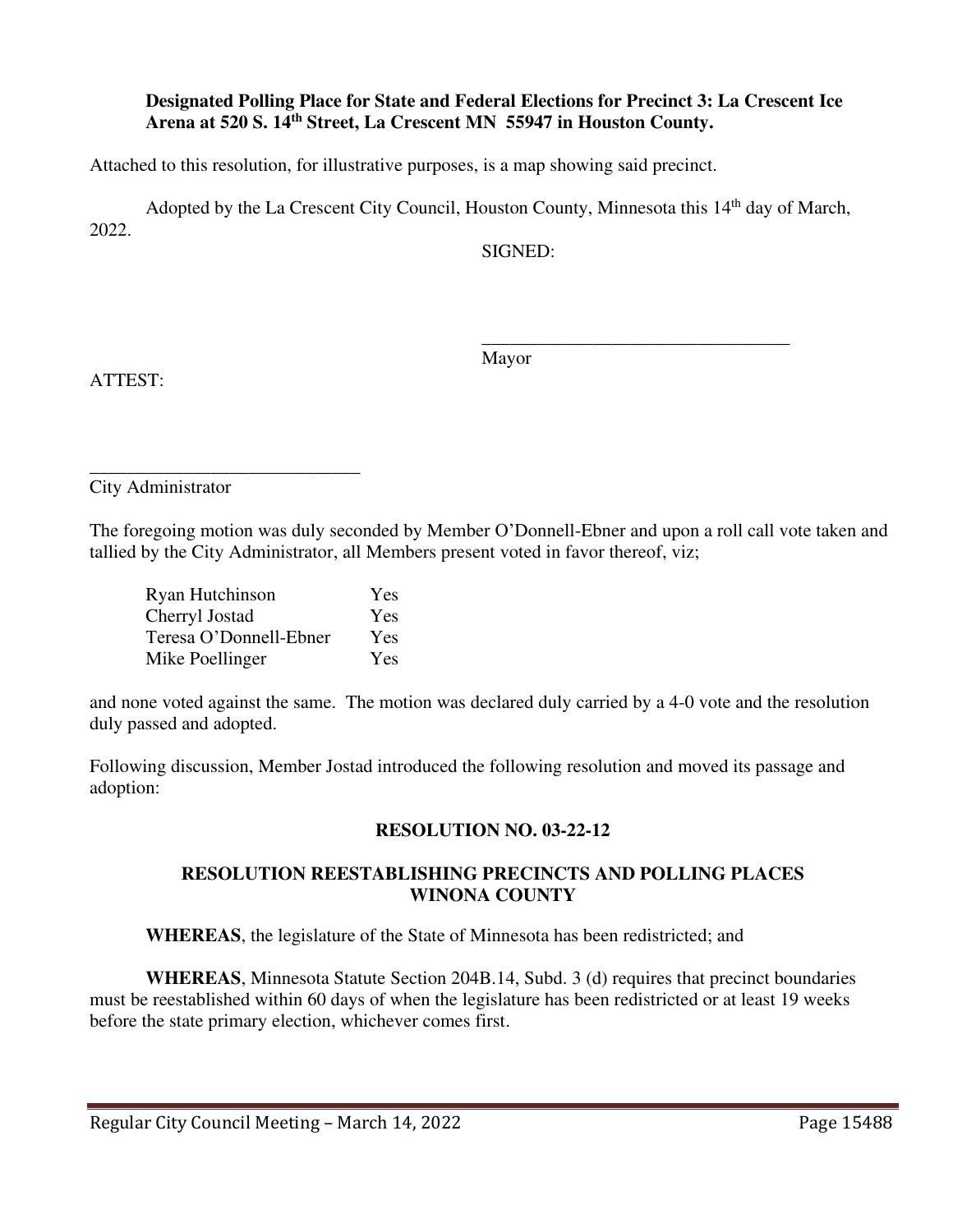**NOW, THEREFORE BE IT RESOLVED** that the City Council of the City of La Crescent, County of Winona, State of Minnesota hereby reestablishes the boundaries of the voting precincts and polling places as follows:

**La Crescent City Precincts – P4 – current boundaries left as is.** 

# **Designated Polling Place for State and Federal Elections for Precinct 4: Mailed Ballot for Winona County, Minnesota, to City of La Crescent, 315 Main Street, La Crescent, MN 55947.**

Attached to this resolution, for illustrative purposes, is a map showing said precinct.

Adopted by the La Crescent City Council, Winona County, Minnesota this 14<sup>th</sup> day of March, 2022.

SIGNED:

ATTEST:

Mayor

 $\overline{\phantom{a}}$  , and the contract of the contract of the contract of the contract of the contract of the contract of the contract of the contract of the contract of the contract of the contract of the contract of the contrac

\_\_\_\_\_\_\_\_\_\_\_\_\_\_\_\_\_\_\_\_\_\_\_\_\_\_\_\_\_ City Administrator

The foregoing motion was duly seconded by Member Hutchinson and upon a roll call vote taken and tallied by the City Administrator, all Members present voted in favor thereof, viz;

| Ryan Hutchinson        | Yes |
|------------------------|-----|
| Cherryl Jostad         | Yes |
| Teresa O'Donnell-Ebner | Yes |
| Mike Poellinger        | Yes |

and none voted against the same. The motion was declared duly carried by a 4-0 vote and the resolution duly passed and adopted.

# **ITEM 3.3 – PERSONNEL COMMITTEE RECOMMENDATION**

City Administrator Waller reviewed with City Council the following recommendation from the Personnel Committee:

Interim Police Chief Luke Ahlschlager will be on vacation for a period of time during March of 2022. Given that there are currently no Sergeants in the Police Department, the Personnel Committee is recommending that Police Officer Mike Ernster be appointed the Temporary Commander during Interim Police Chief Ahlschlager's absence. During the period of time where Mr. Ernster is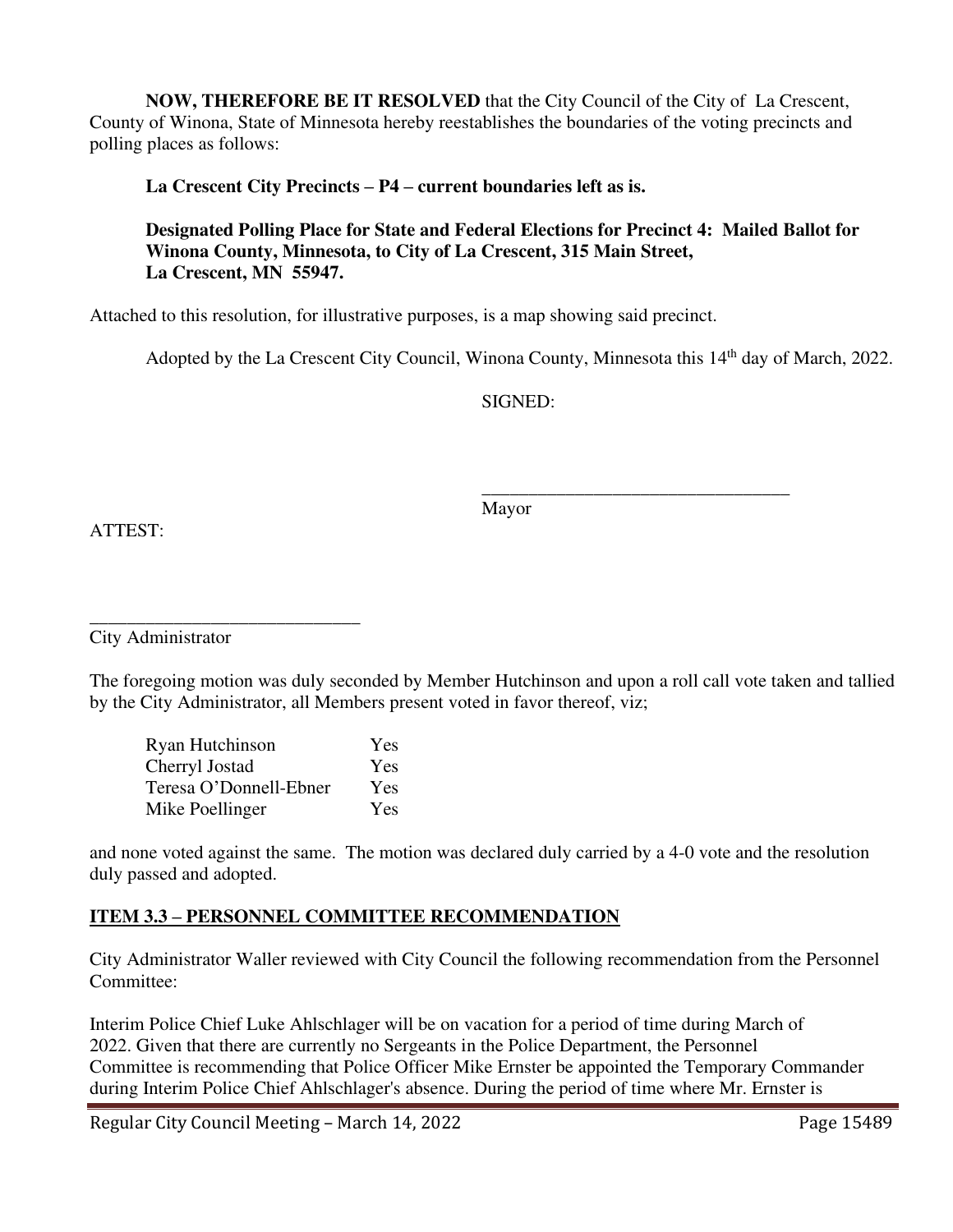designated the Temporary Commander, it is recommended that his rate of pay be increased by \$3.00 per hour above his regular wage. Finally, it is recommended that City Administrative Staff be given the decision-making responsibility to make this appointment again, in the immediate future, should the need arise. Following discussion, Member Hutchinson made a motion, seconded by Member O'Donnell-Ebner, as follows:

## **MOTION TO APPROVE THAT POLICE OFFICER MIKE ERNSTER BE APPOINTED THE TEMPORARY COMMANDER DURING INTERIM POLICE CHIEF AHLSCHLAGER'S ABSENCE DURING MARCH OF 2022 AND THAT DURING THE PERIOD OF TIME WHERE OFFICER ERNSTER IS DESIGNATED THE TEMPORARY COMMANDER, HIS RATE OF PAY BE INCREASED BY \$3.00 PER HOUR ABOVE HIS REGULAR WAGE AND ALSO APPROVE THAT CITY ADMINISTRATIVE STAFF BE GIVEN THE DECISION-MAKING RESPONSIBILITY TO MAKE THIS APPOINTMENT AGAIN, IN THE IMMEDIATE FUTURE, SHOULD THE NEED ARISE FOR 2022.**

Upon a roll call vote taken and tallied by the City Administrator, all Members present voted in favor thereof, viz;

| Ryan Hutchinson        | Yes |
|------------------------|-----|
| Cherryl Jostad         | Yes |
| Teresa O'Donnell-Ebner | Yes |
| Mike Poellinger        | Yes |

and none voted against the same. The motion was declared duly carried by a 4-0 vote.

### **ITEM 9 – CHAMBER OF COMMERCE**

Jen Etrheim of the La Crescent Chamber of Commerce gave an update to City Council on the membership meeting and Anytime Fitness.

There being no further business to come before the Council at this time, Member O'Donnell-Ebner made a motion, seconded by Member Hutchinson, to adjourn the meeting. Upon a roll call vote taken and tallied by the City Administrator, the following Members present voted in favor thereof, viz;

| Ryan Hutchinson        | Yes        |
|------------------------|------------|
| Cherryl Jostad         | Yes        |
| Teresa O'Donnell-Ebner | <b>Yes</b> |
| Mike Poellinger        | Yes        |

and none voted against the same. The motion was declared duly carried by a 4-0 vote and the meeting duly adjourned at 5:49 PM.

APPROVAL DATE: \_\_\_\_\_\_\_\_\_\_\_\_\_\_\_\_\_\_\_\_\_\_